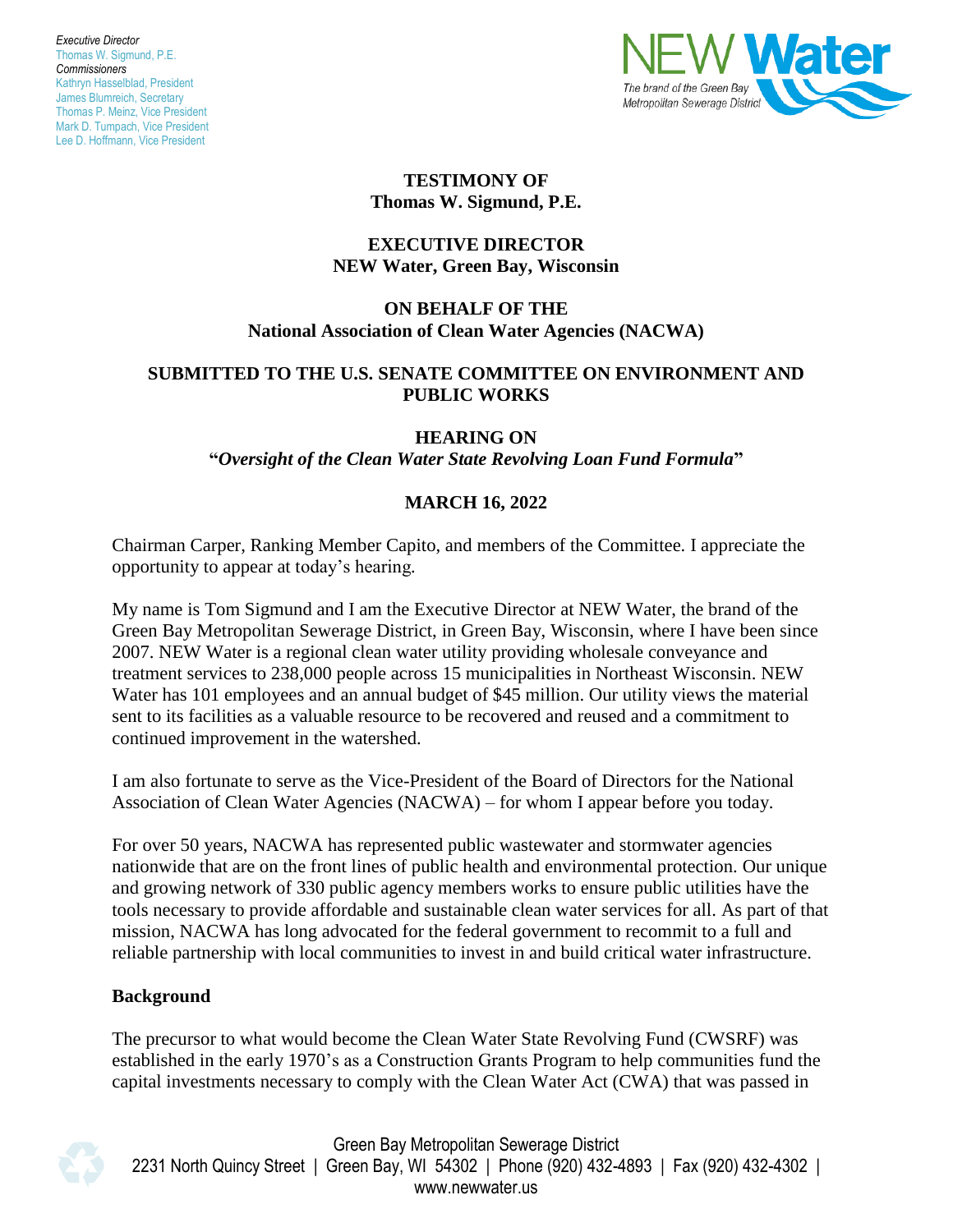1972. The goals of the CWA were simple--water should be clean enough for fishing, swimming and other recreational uses.

Through this program, Congress provided annual appropriations which were distributed among the states under an allocation formula determined by the CWA. The states then dispersed the funds to cities and local utilities. The Construction Grants Program provided communities with a 75 percent federal grant that was later reduced to a 55 percent grant. After considerable debate in the 1980's, Congress phased out this grant program and created the CWSRF in 1987 to provide low-cost financing for local water quality infrastructure projects. The CWSRF has since been the federal government's main program tool to support local communities in making billions of dollars in water infrastructure investment.

Through the CWSRF program, Congress provides annual appropriations to the U.S. Environmental Protection Agency (EPA) to capitalize revolving funds administered by the states. States are required to match federal capitalization grants by 20 percent and use these funds to issue loans to publicly owned treatment works (POTWs) for wastewater projects. Over time, as POTWs assume loans, build critical infrastructure, and repay the loans, the repayments reenter the fund and help the program grow and support other communities and additional projects.

Building on a total federal investment of \$48.1 billion to date, the state CWSRFs have financed a total of \$153 billion of investment in communities through 2021. States have provided over 44,500 low-interest loans to protect public health, improve valuable aquatic resources, and meet environmental standards benefiting hundreds of millions of people.

Each state is responsible for the operation of their CWSRF program. Under the CWSRF, states may provide various types of assistance, including loans, refinancing, purchasing, or guaranteeing local debt and purchasing bond insurance. States may also set specific loan terms, including interest rates from zero percent to market rate, and repayment periods of up to 30 years. States have the flexibility to target financial resources to their specific community tailored to its environmental needs. States may customize loan terms to meet the needs of small and disadvantaged communities, or to provide incentives for certain types of projects. Disadvantaged communities have benefited from the additional subsidization to help them afford needed capital improvement projects.

The program proved to be such a profound benefit to utilities and communities that in 1996, Congress created a parallel Drinking Water State Revolving Fund. It is a testament to the value the CWSRF brings to wastewater treatment that Congress saw fit to replicate the program for drinking water utilities.

Over the course of time, Congress has updated the way the CWSRF works – such as adding new priorities and granting flexibility to states to provide additional subsidization such as grants, principal forgiveness, and negative interest rate loans beginning in 2009.

Additional subsidization was enhanced in the recently enacted *Bipartisan Infrastructure Law*. This will help the CWSRFs reach communities that cannot support loan repayment, historically underserved communities, and those with environmental justice concerns that often include low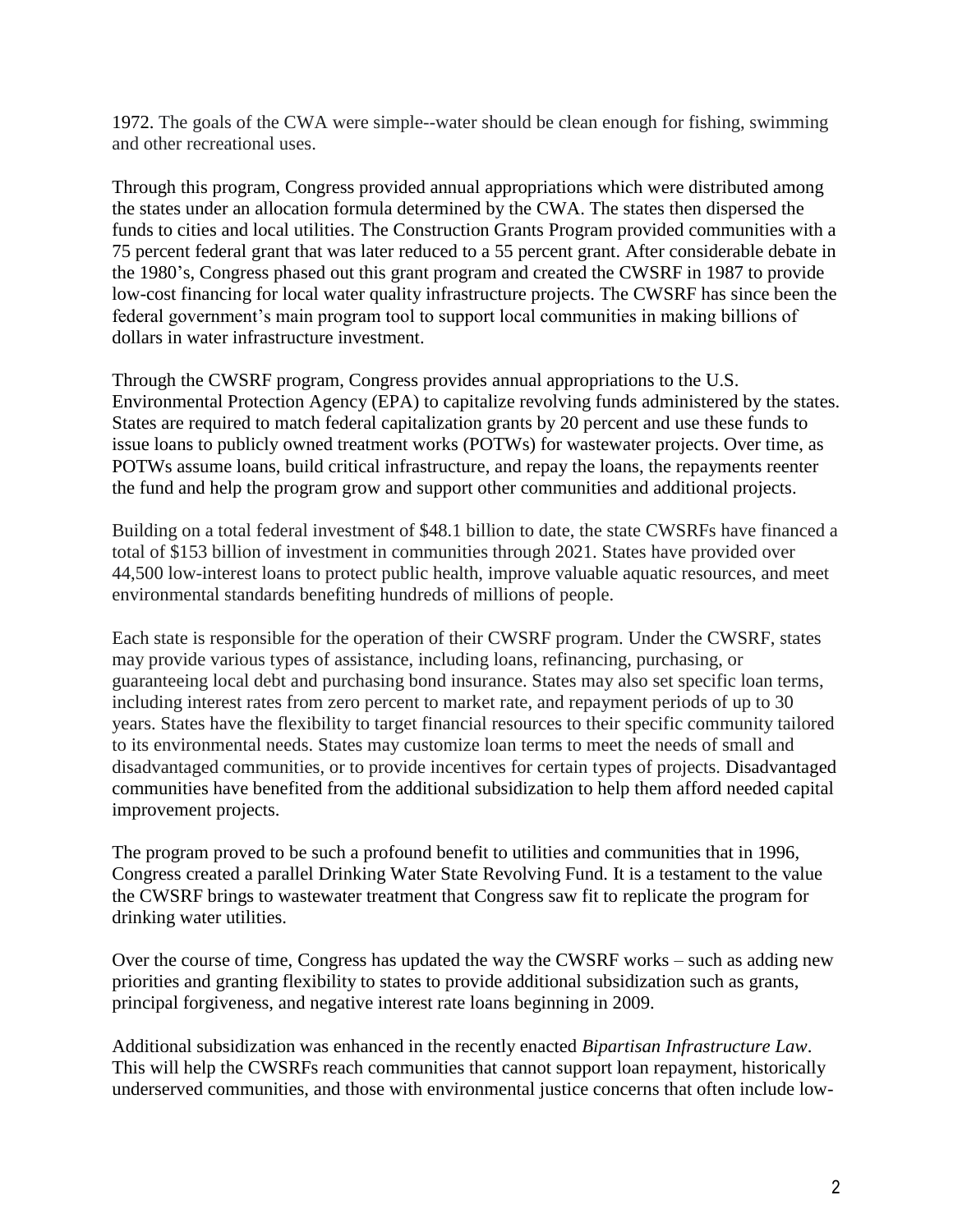income people and communities of color. Disadvantaged communities experience disproportionately high risk of exposure to air, land, and water pollution.

## **Wisconsin and the CWSRF**

I cannot overstate how much of a lifeline the CWSRF has been, and still is, for clean water utilities across this country, and especially in Wisconsin. The CWSRF helps clean water utilities comply with federal and state water quality regulations and replace aging infrastructure. Simply stated, it helps us conduct our mission of protecting public health and the environment.

Through the State of Wisconsin's Clean Water Fund Program, clean water utilities have benefited from over \$5.3 billion worth of financial assistance since State Fiscal Year 1991<sup>1</sup>. That assistance has funded 1,203 projects which received about \$5 billion in loans and over \$300 million in principal forgiveness. An additional \$100 million in principal forgiveness was provided to Wisconsin clean water utilities through the CWSRF via the 2009 *American Recovery and Reinvestment Act* (ARRA). The subsidies the CWSRF has provided to disadvantaged communities in Wisconsin in the form of principal forgiveness represent about seven percent of the total financial assistance provided to clean water utilities in Wisconsin.

Wisconsin clean water utilities were early implementers of the now 50-year-old CWA. Projects were implemented beginning in the 1970's through the Construction Grants Program and continued as the program transitioned to low-interest loans in the late 1980's. For many utilities in Wisconsin, the CWSRF is their only access to affordable financing to build and maintain the capital necessary to protect the public health of their communities. Wisconsin was the first state to meet fishable/swimmable goals established in the original CWA. Its Compliance Maintenance Program, that all utilities must participate in annually, has resulted in clean water utilities having very few discharge permit violations.

NEW Water has utilized these programs beginning with the construction of significant water reclamation facilities in the mid-1970's. Converted to 2021 dollars, NEW Water has invested about \$1.2 billion in capital facilities over the last 45 years, utilizing \$1 billion of loans and grants during that period. It plans to invest an additional \$310 – \$470 million into capital facilities over the next 20 years. Almost 50 percent of NEW Water's \$45 million 2022 annual budget is devoted to capital projects. This large percentage of its annual budget devoted to capital shows how capital-intensive protecting public health and the environment is for water sector utilities across the country.

#### **Formula Allocations**

 $\overline{a}$ 

The previous discussion helps underscore that the infusion of capitalization grants is critically important for the sustainability of the CWSRFs. As water quality challenges have increased and infrastructure naturally ages, capital investment needs have grown. With funding to each state dependent upon the federal CWSRF allotment formula, the formula warrants continued attention by Congress and EPA. Considerable attention has been paid to the allotment formula over the past 15 years, with only limited updates made.

<sup>1</sup> https://dnr.wisconsin.gov/aid/documents/EIF/financialAssistanceSummary.html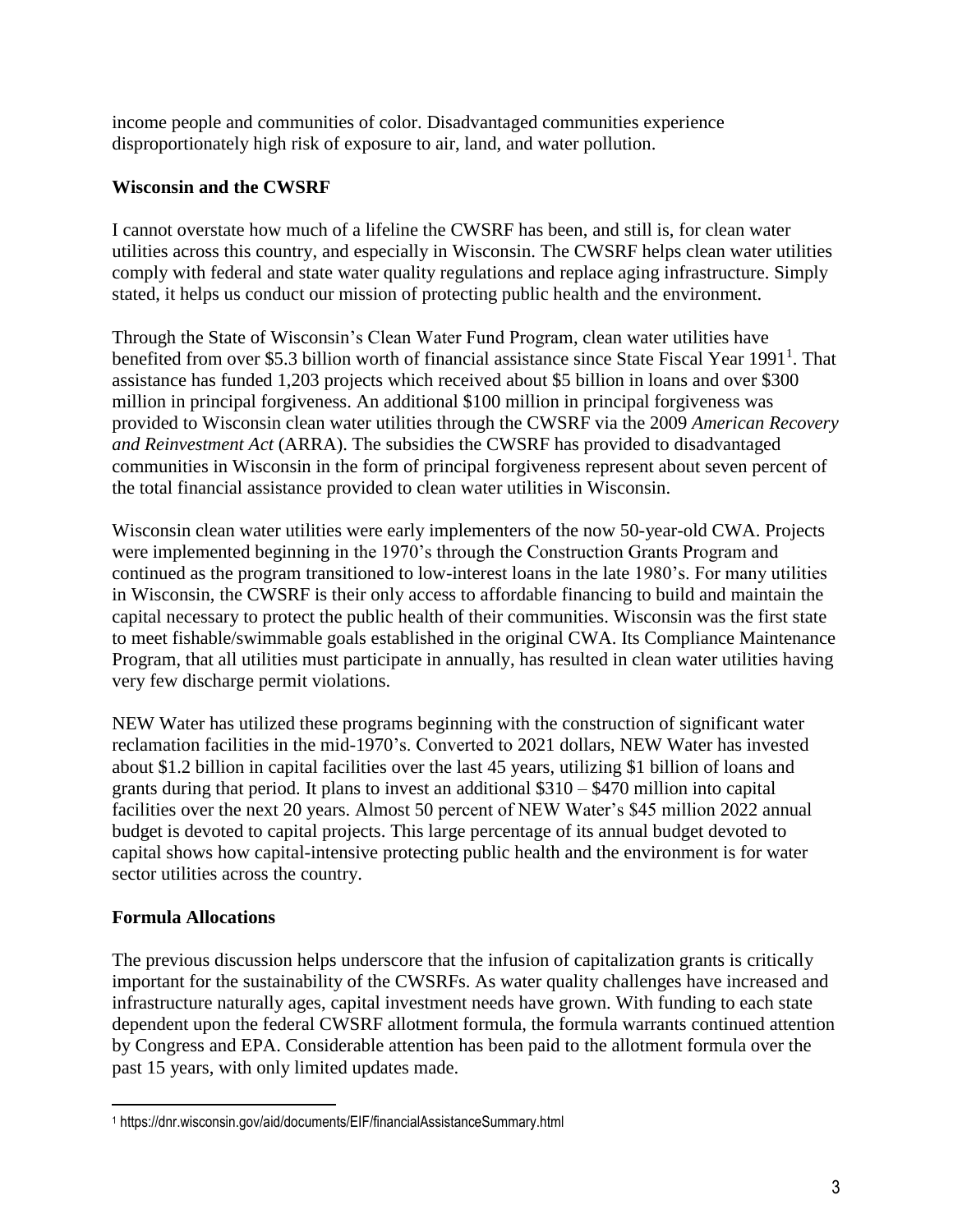According to a review of the CWSRF undertaken by EPA in 2016, it is not known how the weighting and factors that were used to establish the original CWSRF formula for the allotment were selected. It is likely that the considerations were centered on the Census population, capital needs reported by the states in the Clean Water Needs Survey, a hold-harmless provision to limit the decrease in a state's allotment, and a minimum allotment. The formula has been adjusted in 2000 and 2010 by EPA, based upon a change in the eligibility of the Pacific Trust Territories to receive funding, and later to increase funding allotments to U.S. territories.

Over the decades, EPA and states have updated the Clean Water Needs Surveys several times – gathering new state data and adding in new costs, such as stormwater management, nonpoint source pollution controls, and construction of new decentralized wastewater treatment systems. The Surveys are important to begin to capture the range of capital investments utility leaders must consider and the scale of clean water investment costs. They do not directly account for situations on the ground that can impact investment needs, such as population flows or affordability.

Since the late 1980's, our nation's population has shifted and so have clean water infrastructure costs, assets, and investment needs. Some states have grown while others saw relative losses or stagnation. Population increases can lead to new investment needs – like more treatment capacity or more pipes – but population decreases do not necessarily lead to reduced infrastructure demands. In fact, areas with older infrastructure in harsh winter weather conditions – such as Wisconsin, the Midwest at large, and the Northeast – face great challenges in trying to tackle problems like maintaining aging infrastructure and addressing water quality that was designed for growing industrial cities or towns.

Even without the pressures of population growth, clean water utilities must add and maintain capital assets in order to respond to ever increasing state and federal regulatory requirements. Many of these regulatory mandates require construction of very expensive capital facilities.

#### **Attempts to Reform the Allocation**

Utility leaders and other interested stakeholders can likely all agree that the CWSRF allocation formula is out of date, and at minimum, warrants new consideration and clarity, especially at a time of increased federal investment in clean water.

Congress and EPA have recognized the need to review the allotment formula for well over a decade. Congress has directed EPA and the Government Accountability Office to perform audits of the formula and suggest policy options to update it.

Among the solutions proposed by all these entities, a few themes emerge. It is important to consider clean water needs, including reviewing what types of investments should be factored in and how they should be weighted. Population should likely play a role in determining the allocation a state receives, but it should not be the sole factor. And there is also concern to hold states harmless, meaning that no state would experience a reduction in overall SRF funding or face unpredictable shifts that could threaten the sustainability of the fund.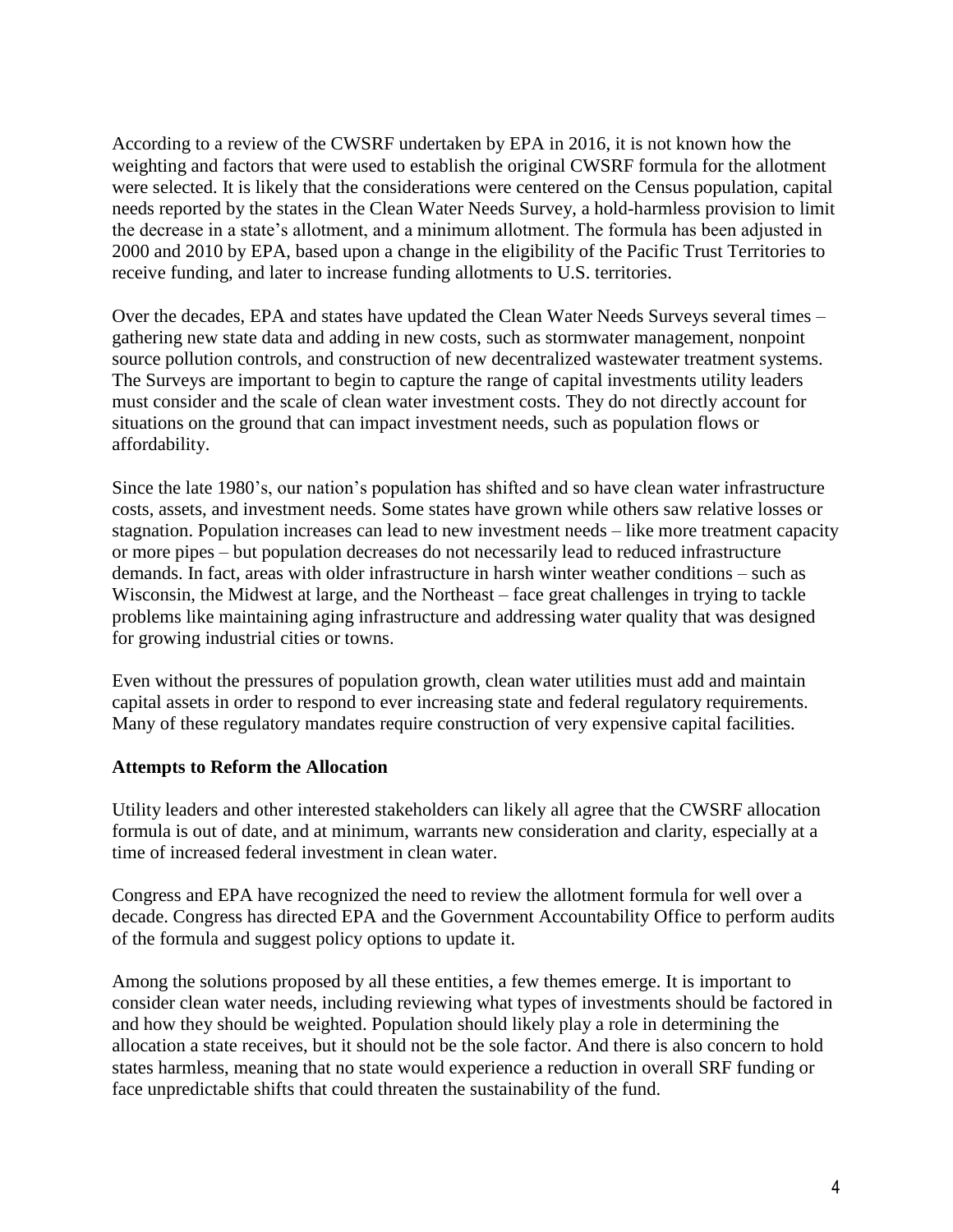Some additional thoughts to consider in any revisions to the allocation are:

- The historic per capita investment that each state has made in funding wastewater projects and the timeline of these investments. These assets must eventually be replaced due to age and condition.
- The number of violations per capita or per discharge permit, with lower numbers positively impacting the allocation.
- The current dollar value of replacing existing assets that initially received either subsidies, grants, or CWSRF loans.

## **Recommendations**

NACWA proposes first and foremost that no state see a reduction in funds it has received in recent fiscal years. The reality is that clean water investment demands remain high and new challenges continue to emerge. The federal CWA envisioned a strong federal-state partnership on clean water, and funding and financing tools are an important part.

Next, it is critical that EPA and the states undertake a comprehensive Clean Watershed Needs Survey – one that accounts for the scope of the need around the country and one that can have meaningful impact on policy and funding considerations. NACWA thanks this Congress for recognizing that an updated survey is needed by authorizing \$5 million for this purpose and directing EPA to undertake such an update in the *Bipartisan Infrastructure Law*.

We were relieved to see Congress direct EPA to spend \$1.5 million on the updated survey in the FY2022 Omnibus last week. An updated survey is a critical step to inform any formula update and we urge Congress to appropriate the full authorization to help EPA and provide resources to the states to encourage full participation.

Finally, we encourage Congress to provide direction to EPA to update the formula based on an updated Needs Survey, with an approach that can adapt more steadily to future changes. This will ensure that the allotment formula builds in factors that are at the core of the goals of the CWSRF – helping communities meet the challenges of protecting public health and the environment. These updates will take time, but a smooth, transparent and apolitical process is important to help ensure continued predictability and reliability in the CWSRF and build upon the transformative successes that this critical program has had over the years.

# **Conclusion**

NACWA and I appreciate the opportunity to share our views on the funding allocation formula for the CWSRF and its impact on the nation's wastewater infrastructure.

I am proud of the work the wastewater sector has accomplished to date to provide safe, reliable clean water services to the communities we serve. Advances in municipal wastewater treatment have been an indisputable success of the CWA since 1972. Since then, our nation's understanding of the complexity of water quality challenges has grown and new issues have emerged. Ensuring the goals of the CWA is not as straightforward as we may have thought 50